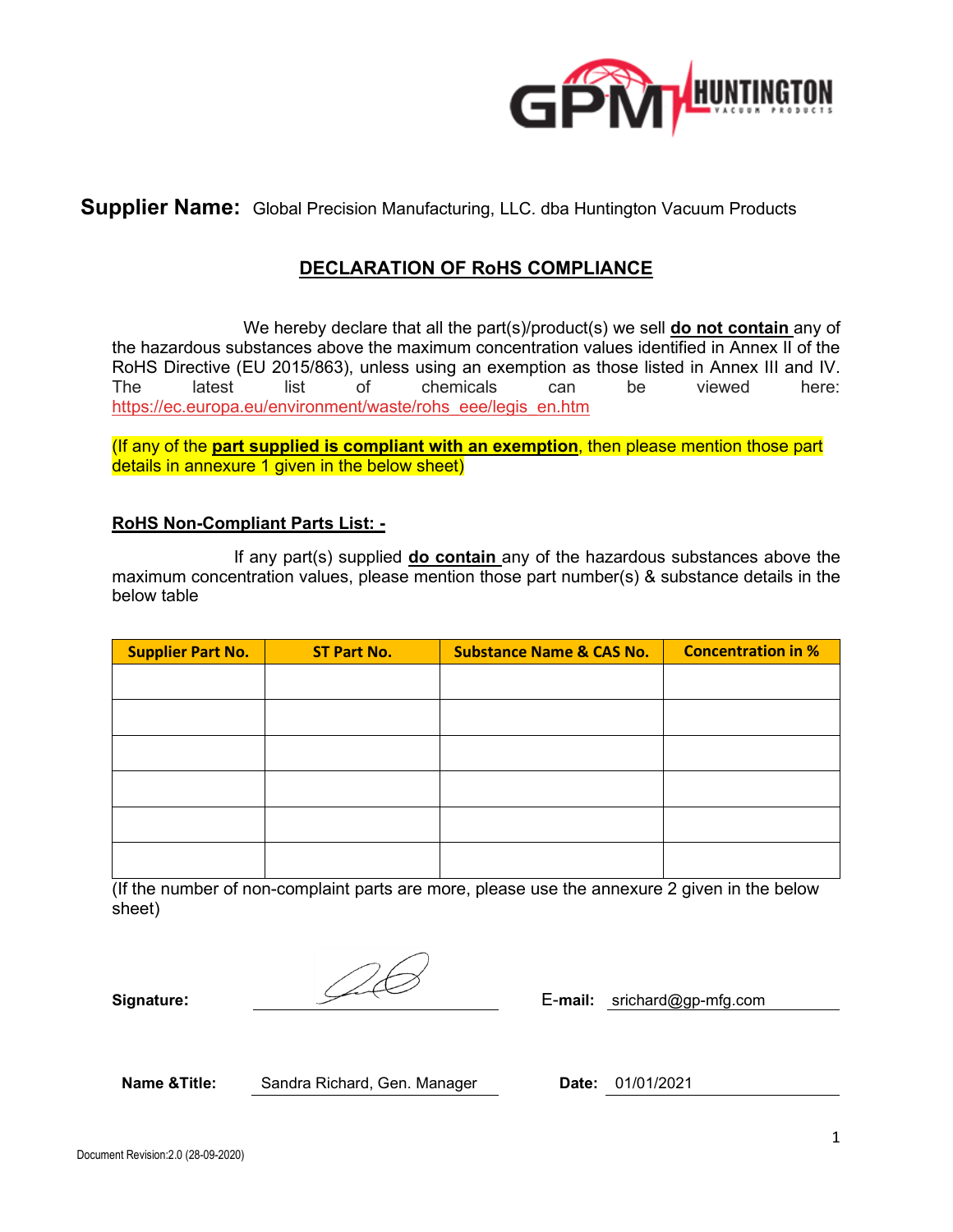#### **ANNEXURE 1**

# **RoHS Compliant with Exemption Parts List: -**

| <b>Supplier Part No.</b> | <b>ST Part No.</b> | <b>Exemption No. &amp; Substance Name</b> |
|--------------------------|--------------------|-------------------------------------------|
|                          |                    |                                           |
|                          |                    |                                           |
|                          |                    |                                           |
|                          |                    |                                           |
|                          |                    |                                           |
|                          |                    |                                           |
|                          |                    |                                           |
|                          |                    |                                           |
|                          |                    |                                           |
|                          |                    |                                           |
|                          |                    |                                           |
|                          |                    |                                           |
|                          |                    |                                           |
|                          |                    |                                           |
|                          |                    |                                           |
|                          |                    |                                           |
|                          |                    |                                           |
|                          |                    |                                           |
|                          |                    |                                           |
|                          |                    |                                           |
|                          |                    |                                           |
|                          |                    |                                           |
|                          |                    |                                           |
|                          |                    |                                           |
|                          |                    |                                           |
|                          |                    |                                           |
|                          |                    |                                           |
|                          |                    |                                           |
|                          |                    |                                           |
|                          |                    |                                           |
|                          |                    |                                           |
|                          |                    |                                           |
|                          |                    |                                           |